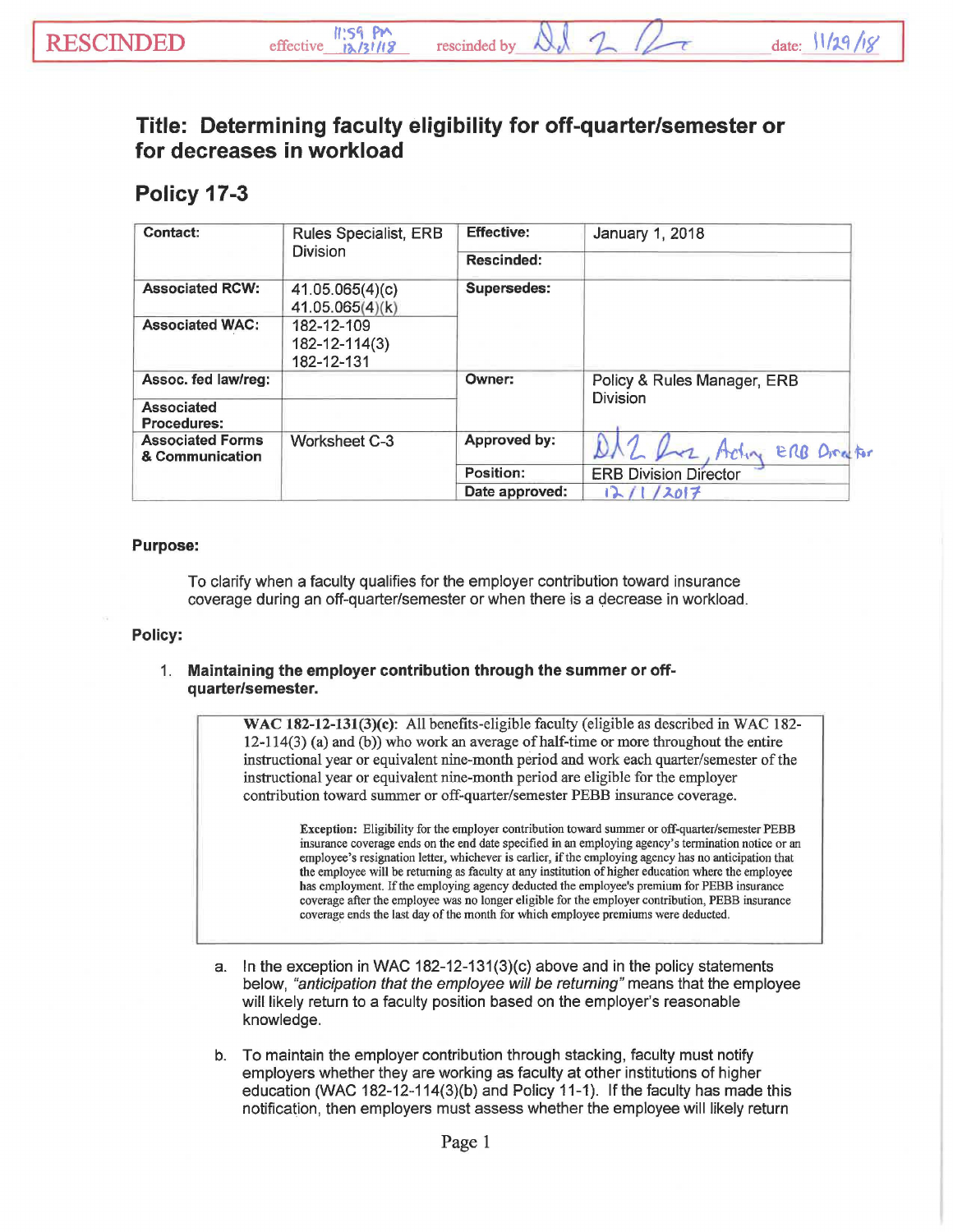- b. To maintain the employer contribution through stacking, faculty must notify employers whether they are working as faculty at other institutions of higher education (WAC 182-12-114(3)(b) and Policy 11-1). If the faculty has made this notification, then employers must assess whether the employee will likely return to any of the employing institutions in order to determine eligibility for the employer contribution over the summer or off-quarter/semester.
- c. A faculty who returns to a faculty position to work a second consecutive instructional year or equivalent nine-month period will be *presumed to return* after the off-quarter/season.

For example, a faculty works three consecutive quarters and averages half-time or more throughout the entire instructional year. The institution(s) does not anticipate that they will need the position filled the following instructional year, and so do not provide the employer contribution over the summer. The following fall quarter, the faculty returns to employment at any institution of higher education. If the faculty again works an average of half-time or more throughout the entire instructional year, then the institution(s) must provide the employer contribution for benefits the following summer.

- d. Faculty who resign or retire after working an instructional year:
	- i. A faculty who resigns after working an instructional year or nine-month equivalent must still be considered for the employer contribution toward summer or off-quarter/semester benefits if he or she is anticipated to return under the criteria of (a) and (b) above. However, the resigning faculty will not be *presumed to return* as described in (c) above.

For example, a faculty retires after working for twenty years as a fulltime faculty at a university. She submits a letter with a resignation date at the end of the instructional year. She is likely to teach a few classes at a community college the following fall quarter. The faculty would be anticipated to return under the criteria of (a) and (b) above, so the original institution must provide the employer contribution over the summer.

- ii. If a faculty who resigns after working an instructional year or nine-month equivalent does not anticipate returning under the criteria of (a) and (b) above, then eligibility for the employer contribution ends the earlier of these two dates:
	- On the date specified in the resignation letter as the date of resignation: OR
	- At the end of the off-quarter/semester or summer.
- 2. **Decrease in workload.** The statements below apply only to temporary decreases in faculty workloads.
	- a. A decrease in workload does not include:
		- i. When the employee or employer terminates the employment relationship. See WAC 182-12-131(7) for rules about this circumstance.
		- ii. Renegotiations of the employment terms and conditions (i.e., the employee voluntarily moves to a new position). See WAC 182-12-131(7) for rules regarding this circumstance.
		- iii. A decrease in workload under a new contract (for instance, a decrease in workload between contracts for different quarters/semesters).